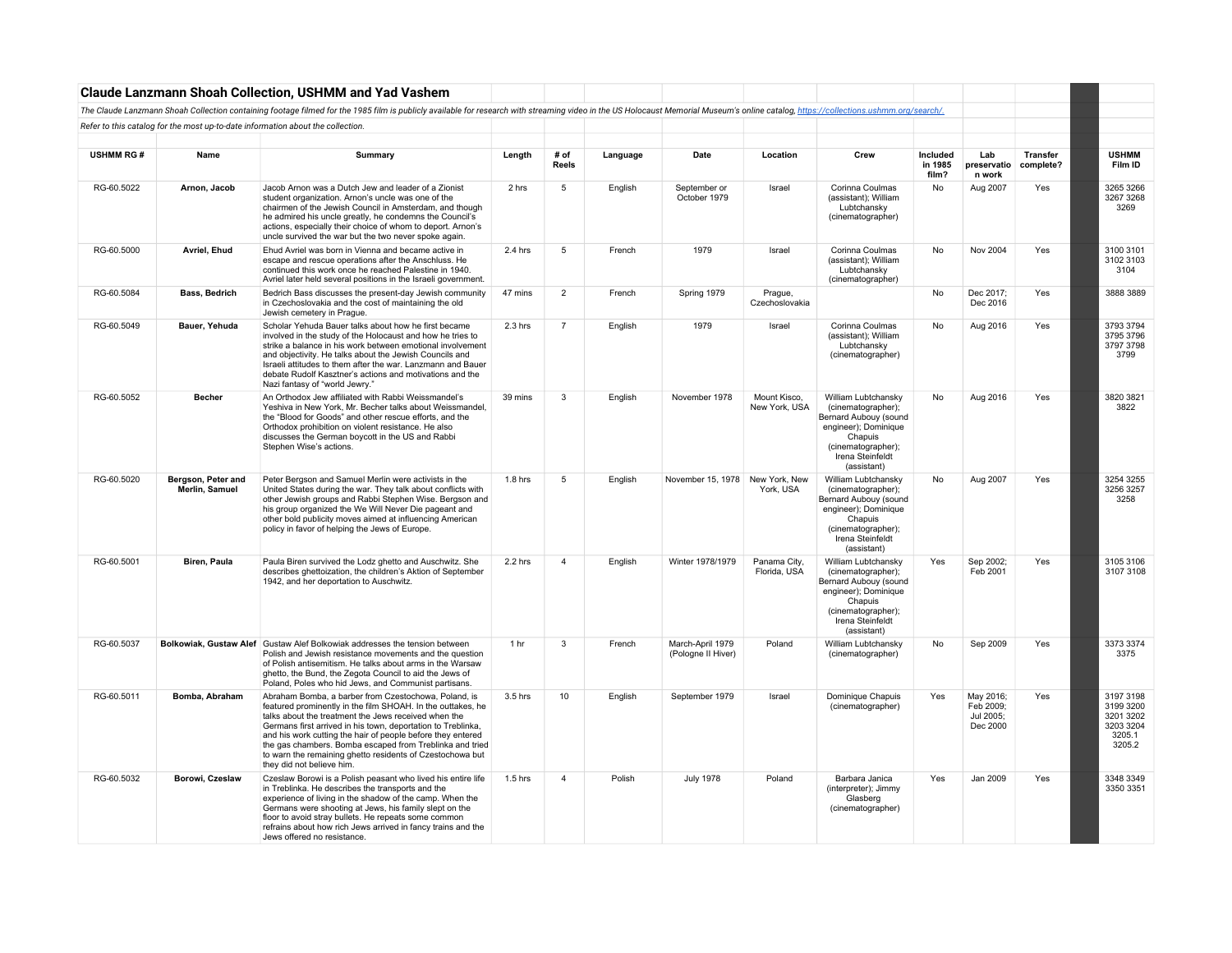|                  |                      | <b>Claude Lanzmann Shoah Collection, USHMM and Yad Vashem</b>                                                                                                                                                                                                                                                                                                                                                                                             |           |                      |                 |                                                      |                            |                                                                                                                                                                           |                              |                                                 |                              |                                                                            |
|------------------|----------------------|-----------------------------------------------------------------------------------------------------------------------------------------------------------------------------------------------------------------------------------------------------------------------------------------------------------------------------------------------------------------------------------------------------------------------------------------------------------|-----------|----------------------|-----------------|------------------------------------------------------|----------------------------|---------------------------------------------------------------------------------------------------------------------------------------------------------------------------|------------------------------|-------------------------------------------------|------------------------------|----------------------------------------------------------------------------|
|                  |                      | The Claude Lanzmann Shoah Collection containing footage filmed for the 1985 film is publicly available for research with streaming video in the US Holocaust Memorial Museum's online catalog, https://collections.ushmm.org/s                                                                                                                                                                                                                            |           |                      |                 |                                                      |                            |                                                                                                                                                                           |                              |                                                 |                              |                                                                            |
|                  |                      | Refer to this catalog for the most up-to-date information about the collection.                                                                                                                                                                                                                                                                                                                                                                           |           |                      |                 |                                                      |                            |                                                                                                                                                                           |                              |                                                 |                              |                                                                            |
|                  |                      |                                                                                                                                                                                                                                                                                                                                                                                                                                                           |           |                      |                 |                                                      |                            |                                                                                                                                                                           |                              |                                                 |                              |                                                                            |
| <b>USHMM RG#</b> | Name                 | Summary                                                                                                                                                                                                                                                                                                                                                                                                                                                   | Length    | # of<br><b>Reels</b> | Language        | Date                                                 | Location                   | Crew                                                                                                                                                                      | Included<br>in 1985<br>film? | Lab<br>preservatio<br>n work                    | <b>Transfer</b><br>complete? | <b>USHMM</b><br>Film ID                                                    |
| RG-60.5002       | <b>Brand, Hansi</b>  | Hansi Brand and her husband Joel were members of the<br>Relief and Rescue Committee of Budapest, Hungary, as<br>was Rudolf Kasztner. Brand details her husband's<br>experiences with Adolf Eichmann and the "Blood for Goods"<br>rescue scheme. She also addresses the controversy over<br>whether Kasztner neglected to warn the Jews of their fates.<br>She states emphatically that by 1944 everyone knew what it<br>meant to be deported to the East. | 1.7 hrs   | 3                    | English; German | September or<br>October 1979                         | Israel                     | Corinna Coulmas<br>(assistant); William<br>Lubtchansky<br>(cinematographer)                                                                                               | No                           | Nov 2004                                        | Yes                          | 3109 3110<br>3111                                                          |
| RG-60.5053       | Broad, Pery          | Pery Broad spent two years as a quard in Auschwitz-<br>Birkenau. Broad voluntarily wrote a report of his activities<br>while working for the British as a interpreter in a POW camp<br>after the war. Broad's report corroborates details of killing<br>installations and the burning of corpses. This interview was<br>filmed in 1979 with a hidden camera, known as a Paluche.                                                                          | 5.8 hrs   | 23                   | English; German | Summer 1979                                          | Germany                    | Dominique Chapuis<br>(cinematographer);<br>Corinna Coulmas<br>(assistant/interpreter);<br>Bernard Aubouv (sound<br>engineer)                                              | No                           | Mar 2015;<br>Nov 2014                           | Yes                          | 3437 to<br>3443; 3672<br>to 3681:<br>3684 to 3689                          |
| RG-60.5044       | Deutschkron, Inge    | Inge Deutschkron, a German Jew, witnessed the increasing<br>persecution and violence against Jews in Berlin, including<br>the promulgation of the Nuremberg Laws and Kristallnacht.<br>Her father escaped to England but she and her mother<br>remained behind and went into hiding in 1943. Lanzmann<br>interviews her in a coffee house in Berlin in which she<br>remembers seeing a "Jews Not Wanted" sign during the<br>Nazi years.                   | 3.8 hrs   | 12                   | English         | Late Spring or Early Berlin, Germany;<br>Summer 1979 | Wannsee,<br>Germany        | Dominique Chapuis<br>(cinematographer);<br>Corinna Coulmas<br>(assistant/interpreter);<br>Bernard Aubouy (sound<br>engineer): William<br>Lubtchansky<br>(cinematographer) | Yes                          | May 2012                                        | Yes                          | 3420 3421<br>3422 3423<br>3424 3425<br>3426 3427<br>3428 3429<br>3430 3431 |
| RG-60.5003       | Elias, Ruth          | Ruth Elias was a Czech Jew who was sent with her family<br>to Theresienstadt, where she became pregnant. She<br>managed to hide her pregnancy in Auschwitz but was<br>eventually discovered and she and her baby were<br>experimented upon by Mengele. She speaks of these<br>experiences and of her solidarity with other women<br>prisoners.                                                                                                            | 3.4 hrs   | $\overline{7}$       | English         | 1979                                                 | Tel Aviv, Israel           | Corinna Coulmas<br>(assistant)                                                                                                                                            | Yes                          | Aug 2004                                        | Yes                          | 3112 3113<br>3114 3115<br>3116 3117<br>3118                                |
| RG-60.5059       | Falborski, Bronislaw | Bronislaw Falborski witnessed the deportation of Jews from<br>Koło, Poland to Chelmno. From 1941 to 1942, Falborski<br>was a private driver for the supervisor of the German forest<br>wardens in the area. He talks about the slow speed of the<br>gas vans and the mass graves in the forest. This interview<br>takes place in Falborski's home and was recorded during<br>Lanzmann's second trip to Poland.                                            | 40 mins   | $\overline{2}$       | Polish          | March-April 1979<br>(Pologne II Hiver)               | Poland                     | Barbara Janica<br>(interpreter); William<br>Lubtchansky<br>(cinematographer)                                                                                              | No                           | Aug 2016                                        | Yes                          | 3809 3810                                                                  |
| RG-60.5060       | Feingold, Henry      | Henry Feingold, a distinguished scholar on the subject of<br>America and the Holocaust, discusses American Jewry, the<br>German-American Bund, refugee visas, Jewish leaders in<br>the U.S., and the War Refugee Board.                                                                                                                                                                                                                                   | $1.7$ hrs | 3                    | English         | February 1979                                        | New York, New<br>York, USA |                                                                                                                                                                           | No                           | Mar 2019:<br>Oct 2014                           | Yes                          | 4606 4607<br>4608                                                          |
| RG-60.5004       | Forst, Siegmunt      | Siegmunt Forst escaped Vienna and moved to New York<br>after the war broke out. He talks about his dealings with<br>Rabbi Weissmandel, a Slovakian Jew who begged<br>American Jewish leaders and others for money to bribe the<br>Nazis and save Jews.                                                                                                                                                                                                    | 2.8 hrs   | $\overline{7}$       | English         | November 1978                                        | New York, New<br>York, USA | William Lubtchansky<br>(cinematographer);<br>Bernard Aubouy (sound<br>engineer); Dominique<br>Chapuis<br>(cinematographer);<br>Irena Steinfeldt<br>(assistant)            | No                           | Mar 2019;<br>Aug 2016;<br>Jun 2002;<br>Dec 2000 | Yes                          | 3119 3120<br>3121 3122<br>3123 3124<br>3823                                |
| RG-60.5067       | Ganzenmüller, Albert | As chief of the German Reichsbahn, Albert Ganzenmüller<br>was responsible for the deployment of deportation trains. In<br>July 1942, he wrote a letter to Karl Wolff, Himmler's chief of<br>staff, describing the deportation trains from Warsaw to<br>Malkinia to Treblinka. Lanzmann speaks about<br>Ganzenmüller's letter in a short recording in French.                                                                                              | 14 mins   | $\overline{1}$       | French          | 1978-1979                                            | Poland                     |                                                                                                                                                                           | No                           | Mar 2019:<br>Oct 2014                           | Yes                          | 4605                                                                       |
| RG-60.5005       | Garfunkel, Leib      | Leib Garfunkel describes the Kovno ghetto in Lithuania,<br>where he was vice-chairman of the Jewish Council, and the<br>Aktion of October 1941, during which 9,200 Jews were<br>murdered at the Ninth Fort. This was most likely the first<br>interview Lanzmann conducted in the making of SHOAH.                                                                                                                                                        | 2.2 hrs   | 8                    | English         | February 1976                                        | Israel                     | Irena Steinfeldt<br>(interpreter); William<br>Lubtchansky<br>(cinematographer);<br>Bernard Aubouy (sound<br>engineer)                                                     | No                           | Aug 2004                                        | Yes                          | 3125 3126<br>3127 3128<br>3129 3130<br>3131 3132                           |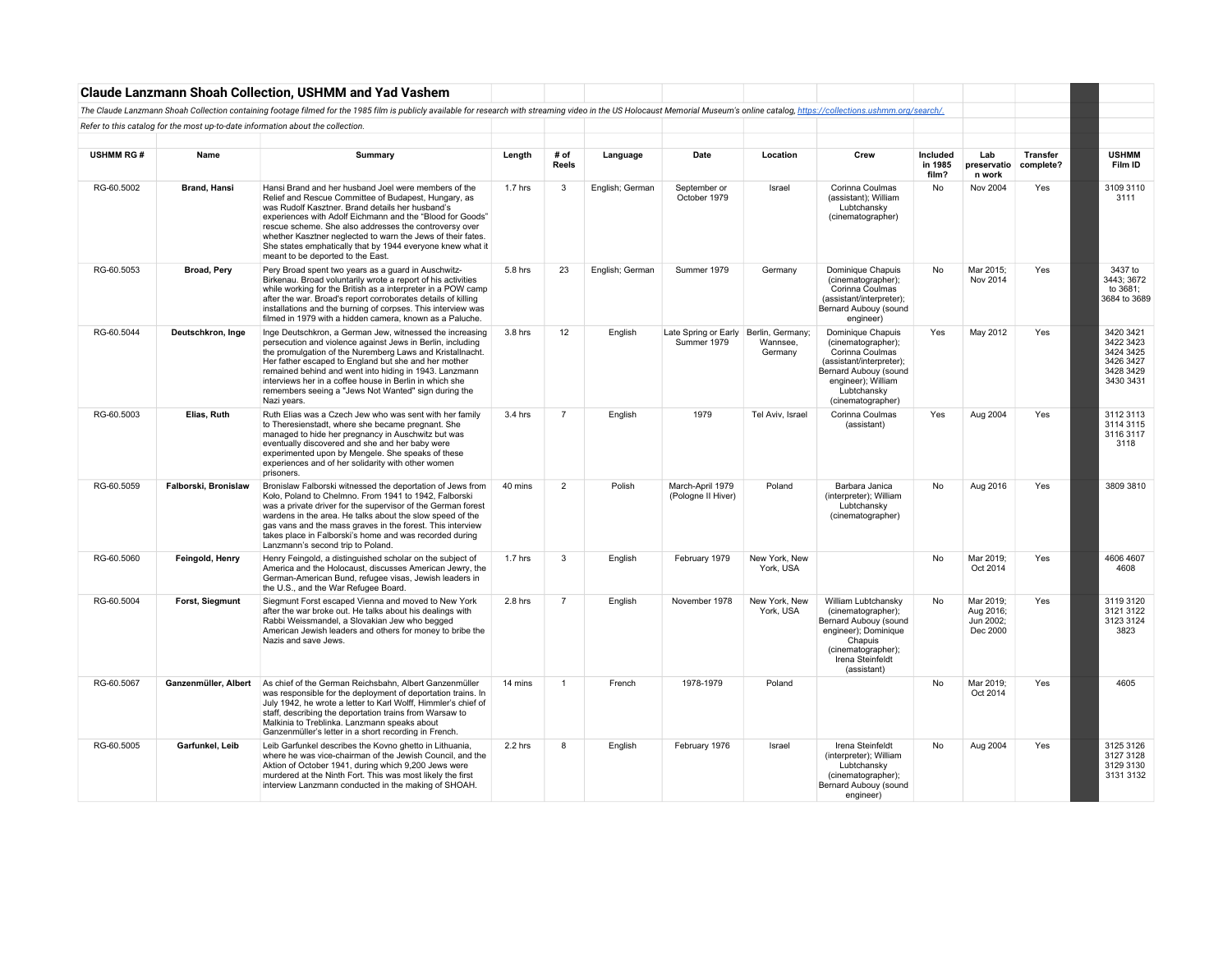|                  |                    | <b>Claude Lanzmann Shoah Collection, USHMM and Yad Vashem</b>                                                                                                                                                                                                                                                                                                                                                                                                                                                                                                            |           |                |                                    |                                                       |                                           |                                                                                                                    |                              |                              |                              |                                                                                    |
|------------------|--------------------|--------------------------------------------------------------------------------------------------------------------------------------------------------------------------------------------------------------------------------------------------------------------------------------------------------------------------------------------------------------------------------------------------------------------------------------------------------------------------------------------------------------------------------------------------------------------------|-----------|----------------|------------------------------------|-------------------------------------------------------|-------------------------------------------|--------------------------------------------------------------------------------------------------------------------|------------------------------|------------------------------|------------------------------|------------------------------------------------------------------------------------|
|                  |                    | The Claude Lanzmann Shoah Collection containing footage filmed for the 1985 film is publicly available for research with streaming video in the US Holocaust Memorial Museum's online catalog, https://collections.ushmm.org/s                                                                                                                                                                                                                                                                                                                                           |           |                |                                    |                                                       |                                           |                                                                                                                    |                              |                              |                              |                                                                                    |
|                  |                    | Refer to this catalog for the most up-to-date information about the collection.                                                                                                                                                                                                                                                                                                                                                                                                                                                                                          |           |                |                                    |                                                       |                                           |                                                                                                                    |                              |                              |                              |                                                                                    |
| <b>USHMM RG#</b> | Name               | Summary                                                                                                                                                                                                                                                                                                                                                                                                                                                                                                                                                                  | Length    | # of<br>Reels  | Language                           | Date                                                  | Location                                  | Crew                                                                                                               | Included<br>in 1985<br>film? | Lab<br>preservatio<br>n work | <b>Transfer</b><br>complete? | <b>USHMM</b><br>Film ID                                                            |
| RG-60.5036       | Gawkowski, Henryk  | Henryk Gawkowski was a locomotive conductor at the<br>Treblinka station and estimates that he transported<br>approximately 18,000 Jews to the camp. He drank vodka all<br>the time because it was the only way to make bearable his<br>job and the smell of burning corpses. He describes the<br>black market and the prostitution that developed around the<br>camp. This interview also includes conversations with<br>several Polish witnesses who were railway workers.                                                                                              | 3.9 hrs   | 13             | Polish                             | <b>July 1978</b>                                      | Treblinka.<br>Poland: Malkinia.<br>Poland | Barbara Janica<br>(interpreter): Jimmy<br>Glasberg<br>(cinematographer)                                            | Yes                          | Aug 2016;<br>Apr 2009        | Yes                          | 3362 3363<br>3364 3365<br>3366 3367<br>3818 3743<br>3744 3368<br>3370 3371<br>3372 |
| RG-60.5027       | Gewecke, Hans      | Hans Gewecke was the Territorial Commissioner of Siauliai,<br>Lithuania. He is evasive about when he arrived in the town<br>stating that the killing actions there took place "before my<br>time." He claims he was not a crass anti-Semite and<br>provides as proof the fact that he didn't pursue a legal case<br>when the dog of a Jewish woman bit his wife. He talks<br>about his postwar trial and stresses that the court did not<br>find him to be a perpetrator but an administrator. Lanzmann<br>used a false name and filmed Gewecke with a hidden<br>camera. | 5.3 hrs   | 14             | German                             | Late Spring or Early   Moelln, Germany<br>Summer 1979 |                                           | Corinna Coulmas<br>(interpreter); Dominique<br>Chapuis<br>(cinematographer):<br>Bernard Aubouy (sound<br>engineer) | No                           | <b>Nov 2008</b>              | Yes                          | 3298 to 3313                                                                       |
| RG-60.5028       | Glazar, Richard    | Richard Glazar, a survivor of Treblinka, is featured<br>prominently in SHOAH. He talks about his Czech heritage,<br>Theresienstadt, his experiences at Treblinka, and<br>witnessing the transports as they arrived from Grodno,<br>Bialystok, Saloniki, and other places. He also describes the<br>prisoner revolt and his escape from the camp.                                                                                                                                                                                                                         | 7.4 hrs   | 17             | German                             | Late Spring 1979                                      | Basel.<br>Switzerland                     | Corinna Coulmas<br>(assistant)                                                                                     | Yes                          | Nov 2008:<br>Feb 2001        | Yes                          | 3314 to 3330                                                                       |
| RG-60.5068       | Goldberg, Malka    | Malka Goldberg talks about being in the Warsaw ghetto,<br>Majdanek, Auschwitz, Ravensbrück, and Malhof before<br>immigrating first to Sweden and then returning to Warsaw.<br>At Lanzmann's prompting, Goldberg explains that she was<br>part of the resistance and sings part of the Yiddish<br>resistance song "Undzer shtetl brent!" ["Our Town is<br>Burning!"].                                                                                                                                                                                                     | 10 mins   | $\overline{2}$ | German: Hebrew:<br>French; Yiddish | May or September<br>1979                              | Tel Aviv, Israel                          | Corinna Coulmas<br>(interpreter); Bernard<br>Aubouy (sound<br>engineer)                                            | No                           | Aug 2017;<br>Oct 2014        | Yes                          | 3869 3870                                                                          |
| RG-60.5082       | Goldmann, Nahum    | Nahum Goldmann was President of the World Jewish<br>Congress, which he founded with Rabbi Stephen Wise,<br>from 1948 to 1977. He was a Zionist activist but was often<br>critical of Israeli public policy. Lanzmann and Goldmann<br>discuss when the Jews realized the reality of the Final<br>Solution, the Jewish Councils, and the Hannah Arendt<br>controversy.                                                                                                                                                                                                     | $1.2$ hrs | $\mathcal{R}$  | English                            | February 3-10,<br>1975                                | Jerusalem, Israel                         |                                                                                                                    | <b>No</b>                    | Jun 2016                     | Yes                          | 3865 3866<br>3867                                                                  |
| RG-60.5042       | Grassler, Franz    | Franz Grassler was the assistant to Heinz Auerswald, the<br>Nazi commissioner of the Warsaw ghetto. Lanzmann tries<br>to get him to talk about the ghetto, but he pretends not to<br>remember. Lanzmann asks about Jewish Council chairman<br>Adam Czerniakow and his suicide, typhus, the black<br>market, the ghetto wall, and filming in the ghetto. Grassler<br>seems to remember things only when he thinks they might<br>be documented in Czerniakow's diaries.                                                                                                    | $1.6$ hrs | $\overline{4}$ | German                             | 1978-1981                                             | Germany                                   |                                                                                                                    | Yes                          | Sep 2009                     | Yes                          | 3402 3403<br>3404 3405                                                             |
| RG-60.5045       | Hilberg, Raul      | Historian Raul Hilberg was one of the main protagonists of<br>SHOAH, laying out for Lanzmann in great detail the primary<br>elements of the Nazis' killing process. The interview<br>contains details about the bureaucracy that supported the<br>Holocaust, as well as the involvement of the German Army,<br>among many other topics.                                                                                                                                                                                                                                  | 6.2 hrs   | 17             | English                            | January 1979                                          | Burlington,<br>Vermont, USA               | William Lubtchansky<br>(cinematographer)                                                                           | Yes                          | Aug 2016                     | Yes                          | 3768 to<br>3781: 3477:<br>3478; 3480                                               |
| RG-60.5075       | <b>Hilse Willy</b> | Willy Hilse was a German railroad worker at the Auschwitz<br>train station. He discusses the technical details of the train<br>platforms, the arrival and separation of men and women at<br>Auschwitz, and the shipment of Jewish property back to<br>Germany.                                                                                                                                                                                                                                                                                                           | 47 mins   | 3              | German                             | 1978-1981                                             | Germany                                   |                                                                                                                    | No                           | Mar 2015                     | Yes                          | 3634 3635<br>3636                                                                  |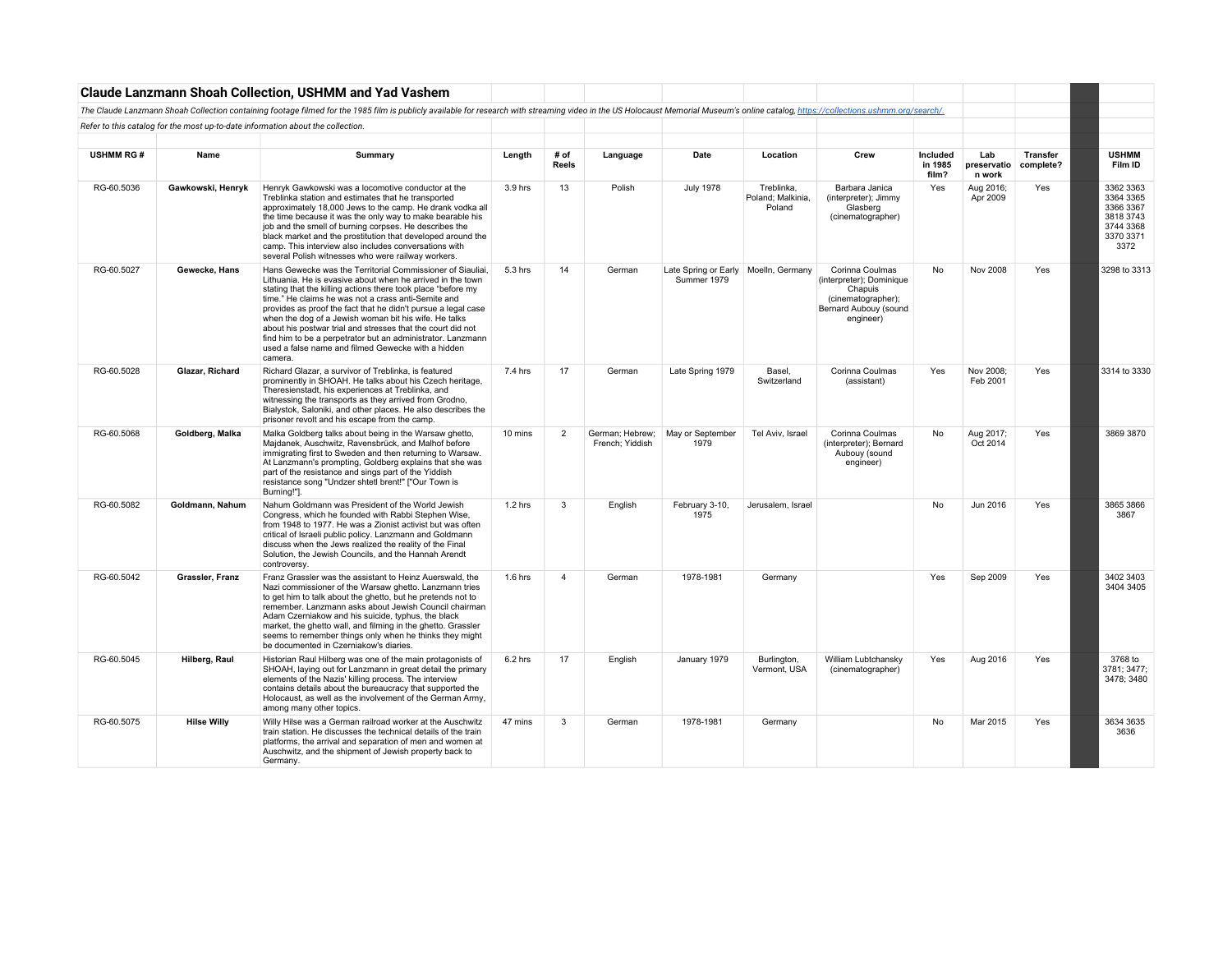|                  |                                           | <b>Claude Lanzmann Shoah Collection, USHMM and Yad Vashem</b>                                                                                                                                                                                                                                                                                                                                                                                                                                                                                                        |           |                |                 |                              |                               |                                                                                                                         |                              |                                                 |                              |                                                                       |
|------------------|-------------------------------------------|----------------------------------------------------------------------------------------------------------------------------------------------------------------------------------------------------------------------------------------------------------------------------------------------------------------------------------------------------------------------------------------------------------------------------------------------------------------------------------------------------------------------------------------------------------------------|-----------|----------------|-----------------|------------------------------|-------------------------------|-------------------------------------------------------------------------------------------------------------------------|------------------------------|-------------------------------------------------|------------------------------|-----------------------------------------------------------------------|
|                  |                                           | The Claude Lanzmann Shoah Collection containing footage filmed for the 1985 film is publicly available for research with streaming video in the US Holocaust Memorial Museum's online catalog, https://collections.ushmm.org/s                                                                                                                                                                                                                                                                                                                                       |           |                |                 |                              |                               |                                                                                                                         |                              |                                                 |                              |                                                                       |
|                  |                                           | Refer to this catalog for the most up-to-date information about the collection.                                                                                                                                                                                                                                                                                                                                                                                                                                                                                      |           |                |                 |                              |                               |                                                                                                                         |                              |                                                 |                              |                                                                       |
|                  |                                           |                                                                                                                                                                                                                                                                                                                                                                                                                                                                                                                                                                      |           |                |                 |                              |                               |                                                                                                                         |                              |                                                 |                              |                                                                       |
| <b>USHMM RG#</b> | Name                                      | Summary                                                                                                                                                                                                                                                                                                                                                                                                                                                                                                                                                              | Length    | # of<br>Reels  | Language        | Date                         | Location                      | Crew                                                                                                                    | Included<br>in 1985<br>film? | Lab<br>preservatio<br>n work                    | <b>Transfer</b><br>complete? | <b>USHMM</b><br>Film ID                                               |
| RG-60,5006       | Karski, Jan                               | Jan Karski tells of his capture and torture by the Gestapo<br>when he was a courier for the Polish underground. He also<br>describes his clandestine visit to the Warsaw ghetto and<br>meeting with Szmul Zygielbojm, six months before<br>Zygelbojm's suicide. Karski attempted to expose conditions<br>in the Warsaw ghetto and the existence of Belzec when he<br>met with President Franklin D. Roosevelt and Supreme<br>Court Justice Felix Frankfurter. In 2010, Lanzmann made<br>the short film The Karski Report based almost entirely on<br>this interview. | 4.2 hrs   | 11             | English         | October 1978                 | Washington, DC.<br><b>USA</b> | William Lubtchansky<br>(cinematographer):<br>Dominique Chapuis<br>(cinematographer);<br>Irena Steinfeldt<br>(assistant) | Yes                          | Oct 2000                                        | Yes                          | 3133 3134<br>3135 3136<br>3137 3138<br>3139 3140<br>3141 3142<br>3143 |
| RG-60.5017       | Kovner, Abba                              | Abba Kovner was a central figure in the Zionist youth<br>resistance movement in Vilna. Lithuania. He commanded<br>an underground partisan resistance group throughout the<br>war. Kovner provides oblique and poetic answers to<br>Lanzmann's questions throughout the interview.                                                                                                                                                                                                                                                                                    | 4.7 hrs   | 10             | Hebrew; French  | September 27-28,<br>1979     | Israel                        | Francine Kaufmann<br>(interpreter): William<br>Lubtchansky<br>(cinematographer)                                         | No                           | Aug 2007                                        | Yes                          | 3236 3237<br>3238 3239<br>3240 3241<br>3242 3243<br>3244 3245         |
| RG-60.5018       | Kretschmer, Karl                          | Karl Kretschmer was Obersturmführer with Einsatzgruppe<br>4a and wrote an infamous letter to his wife and children<br>about witnessing mass killings. In this hidden camera<br>interview, Kretschmer is reluctant to talk. Lanzmann asks<br>about Babi Yar and Kretschmer says he wasn't there. He<br>says he doesn't remember what his letter said since he<br>doesn't have it any more.                                                                                                                                                                            | 44 mins   | $\overline{2}$ | German; French  | Summer 1979                  | Germany                       | Bernard Aubouy (sound<br>engineer); Corinna<br>Coulmas (interpreter);<br>Dominique Chapuis<br>(cinematographer)         | No                           | Aug 2007                                        | Yes                          | 3246 3247                                                             |
| RG-60.5035       | Kryshak, Eduard                           | Eduard Kryshak accompanied two or three train transports<br>of Jews to Treblinka and was a witness at postwar trials in<br>Düsseldorf and Bielefeld. In this hidden camera interview<br>obtained with a Paluche, Kryshak claims he did not know<br>that people were killed at Treblinka until after the war.                                                                                                                                                                                                                                                         | 1.8 hrs   | 5              | German; French  | Summer 1979                  | Germany                       | Corinna Coulmas<br>(interpreter): Dominique<br>Chapuis<br>(cinematographer)                                             | No                           | Apr 2009                                        | Yes                          | 3357 3358<br>3359 3360<br>3361                                        |
| RG-60.5025       | Laabs, Gustav and<br><b>Lettre Becker</b> | Lanzmann attempted to interview Gustav Laabs, who drove<br>a gas van at Chelmno. Lanzmann is challenged by two<br>neighbors after Laabs refuses to open the door to his<br>apartment. Additional reels show industrial scenes, a<br>Saurer truck in transit (Saurer manufactured gas vans<br>during the war), and Lanzmann reading a letter written by<br>engineer Dr. Becker who details the operation of a gas van.                                                                                                                                                | $1.3$ hrs | 5              | German; French  | Summer 1979                  | Germany;<br>Switzerland       | Corinna Coulmas<br>(assistant); Dominique<br>Chapuis<br>(cinematographer)                                               | No                           | Aug 2016;<br>Sep 2009;<br>Nov 2008;<br>Aug 2007 | Yes                          | 3824 3293<br>3383 3384<br>3385                                        |
| RG-60.5007       | Landau, Hermann                           | Hermann Landau talks about the rescue work of Rabbi<br>Weissmandel as well as rescue efforts in Switzerland and<br>the U.S. He describes Weissmandel as an increasingly<br>desperate man who would not hesitate to bribe the Nazis or<br>commit violence if it would help save Jews.                                                                                                                                                                                                                                                                                 | 1.7 hrs   | 4              | English         | 1979                         | New York, New<br>York, USA    | William Lubtchansky<br>(cinematographer);<br>Irena Steinfeldt<br>(assistant)                                            | No                           | Jun 2002;<br>Feb 2001                           | Yes                          | 3144 3145<br>3146 3147                                                |
| RG-60.5030       | Lerner, Yehuda                            | One of the leaders of the revolt in Sobibor, Yehuda Lerner<br>talks about his arrival, escape from eight camps, and pivotal<br>role in the Sobibor uprising. Lanzmann found this interview<br>so compelling that he used it to make the film Sobibor.<br>October 14, 1943, 4 P.M.                                                                                                                                                                                                                                                                                    | 2.5 hrs   | 5              | Hebrew; French  | October 11, 1979             | Jerusalem, Israel             | Francine Kaufmann<br>(interpreter)                                                                                      | No                           | Jan 2009                                        | Yes                          | 3334 3335<br>3336 3337<br>3338                                        |
| RG-60.5023       | Lichtman, Ada                             | Ada Lichtman talks about her experiences in the Krakow<br>ghetto, her father's murder, and her transport to Sobibor.<br>She was chosen to do the SS laundry in Sobibor and<br>remembers cleaning dolls and toys seized from a transport<br>of children and given to SS families. At Lanzmann's urging,<br>Lichtman sews doll clothes during the interview; this is a<br>duty she used to perform in Sobibor.                                                                                                                                                         | 2.7 hrs   | 8              | German; Yiddish | September or<br>October 1979 | Israel                        | Corinna Coulmas<br>(assistant); William<br>Lubtchansky<br>(cinematographer)                                             | No                           | Aug 2007                                        | Yes                          | 3270 3271<br>3272 3273<br>3274 3275<br>3276 3277                      |
| RG-60.5008       | Marton, Hanna                             | Hanna Marton is from Romania where both she and her<br>husband were lawyers and Zionists. She was aboard the<br>controversial rescue train organized by Rudolf Kasztner.<br>She talks about Kasztner, the libel trial in Israel after the<br>war, and his assassination.                                                                                                                                                                                                                                                                                             | 3.5 hrs   | 10             | Hebrew; French  | October 10-11,<br>1979       | Jerusalem, Israel             | Francine Kaufmann<br>(interpreter)                                                                                      | No                           | Sep 2016;<br>Aug 2004                           | Yes                          | 3148 3149<br>3150 3151<br>3152 3153<br>3154 3155<br>3156 3157         |
| RG-60.5047       | <b>McClelland, Roswell</b>                | Roswell McClelland was the US Representative to the War<br>Refugee Board (WRB) in Switzerland before serving as a<br>US Ambassador to the Republic of Niger, McClelland<br>recounts his personal experiences, motivations, and work<br>with the WRB.                                                                                                                                                                                                                                                                                                                 | $1.9$ hrs | 5              | English         | November 1978                | Chevy Chase.<br>Maryland, USA | William Lubtchansky<br>(cinematographer);<br>Irena Steinfeldt<br>(assistant)                                            | No                           | Dec 2013                                        | Yes                          | 3432 3433<br>3434 3435<br>3436                                        |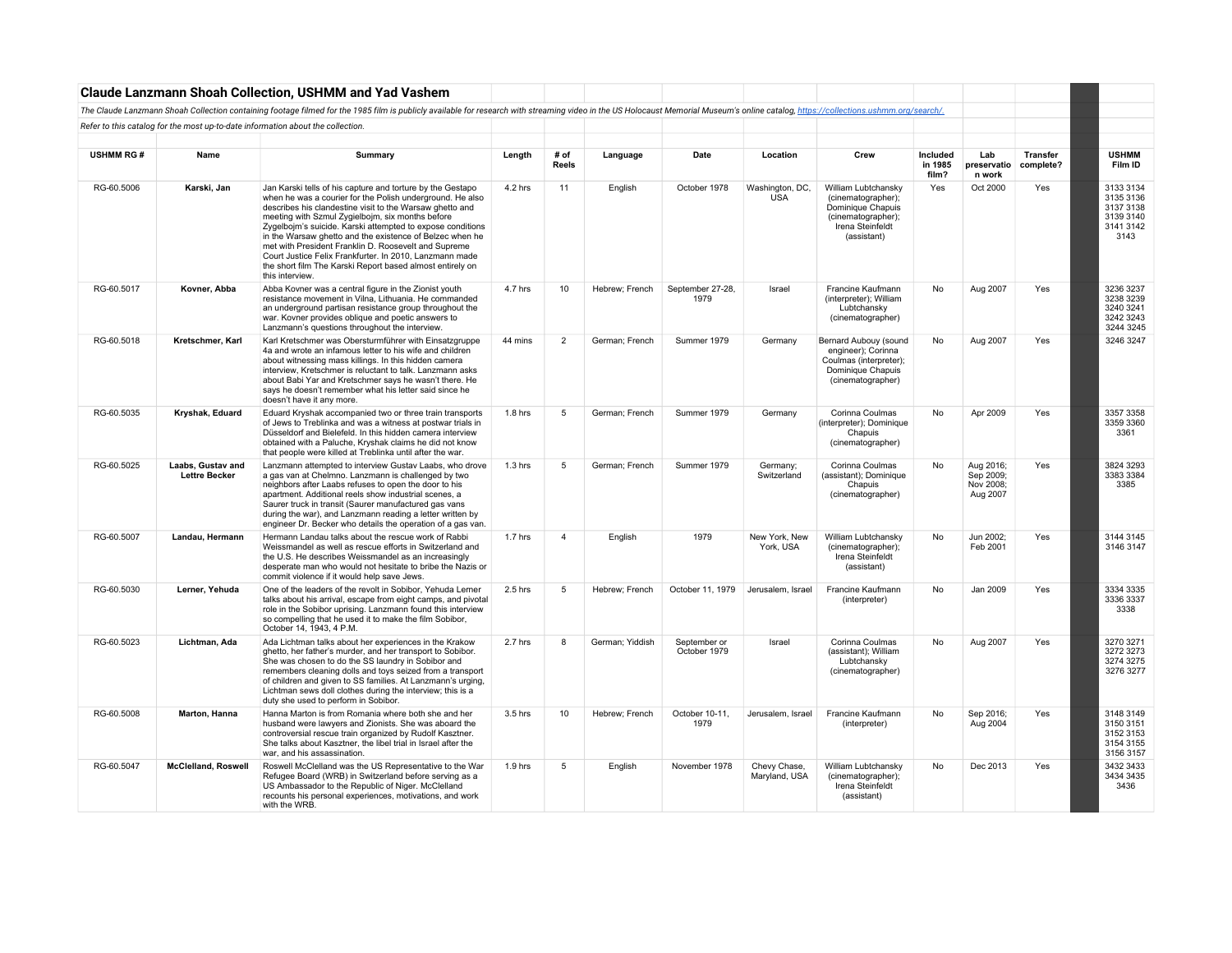|                  |                                           | <b>Claude Lanzmann Shoah Collection, USHMM and Yad Vashem</b>                                                                                                                                                                                                                                                                                                                                                                                                                                                                                                                        |                 |                  |                 |                                          |                               |                                                                                                                    |                              |                              |                              |                                                               |
|------------------|-------------------------------------------|--------------------------------------------------------------------------------------------------------------------------------------------------------------------------------------------------------------------------------------------------------------------------------------------------------------------------------------------------------------------------------------------------------------------------------------------------------------------------------------------------------------------------------------------------------------------------------------|-----------------|------------------|-----------------|------------------------------------------|-------------------------------|--------------------------------------------------------------------------------------------------------------------|------------------------------|------------------------------|------------------------------|---------------------------------------------------------------|
|                  |                                           | The Claude Lanzmann Shoah Collection containing footage filmed for the 1985 film is publicly available for research with streaming video in the US Holocaust Memorial Museum's online catalog, https://collections.ushmm.org/s                                                                                                                                                                                                                                                                                                                                                       |                 |                  |                 |                                          |                               |                                                                                                                    |                              |                              |                              |                                                               |
|                  |                                           | Refer to this catalog for the most up-to-date information about the collection.                                                                                                                                                                                                                                                                                                                                                                                                                                                                                                      |                 |                  |                 |                                          |                               |                                                                                                                    |                              |                              |                              |                                                               |
|                  |                                           |                                                                                                                                                                                                                                                                                                                                                                                                                                                                                                                                                                                      |                 |                  |                 |                                          |                               |                                                                                                                    |                              |                              |                              |                                                               |
| <b>USHMM RG#</b> | Name                                      | Summary                                                                                                                                                                                                                                                                                                                                                                                                                                                                                                                                                                              | Length          | # of<br>Reels    | Language        | Date                                     | Location                      | Crew                                                                                                               | Included<br>in 1985<br>film? | Lab<br>preservatio<br>n work | <b>Transfer</b><br>complete? | <b>USHMM</b><br>Film ID                                       |
| RG-60.5033       | Michelsohn, Martha                        | Martha Michelson was the wife of a Nazi schoolteacher in<br>Chelmno. She talks about the Sonderkommando, Jews<br>killed in a church, the terrible smell that pervaded the town<br>when bodies were burned, the Poles' attitude toward the<br>Jews, and the operation of gas vans. She says that she told<br>people in Germany about the killing of Jews in 1942 or 1943<br>but they accused her of spreading atrocity propaganda.                                                                                                                                                    | $1.5$ hrs       | 3                | German          | Summer 1979                              | Laage, Germany                | Corinna Coulmas<br>(assistant); William<br>Lubtchansky<br>(cinematographer);<br>Bernard Aubouy (sound<br>engineer) | Yes                          | Jan 2009                     | Yes                          | 3352 3353<br>3354                                             |
| RG-60.5012       | Müller, Filip                             | Filip Müller worked in a Sonderkommando detail at<br>Auschwitz, one of the prisoners chosen to help the SS<br>dispose of corpses after gassing. Müller undressed the<br>dead and stirred the fires of the crematoria. He describes<br>how the SS lied to the victims to the very end in order to<br>keep them calm, telling the doomed that they were at the<br>camp in order to work but that first they must be disinfected.<br>He was a member of the camp resistance and tells of the<br>October 1944 uprising as well as his liberation from<br>Gunskirchen by American forces. | 4.8 hrs         | 10 <sup>10</sup> | German          | Spring 1979                              | Germany                       | Corinna Coulmas<br>(assistant); William<br>Lubtchansky<br>(cinematographer);<br>Bernard Aubouy (sound<br>engineer) | Yes                          | Jul 2005                     | Yes                          | 3206 3207<br>3208 3209<br>3210 3211<br>3212 3213<br>3214 3215 |
| RG-60.5009       | Murmelstein,<br>Benjammin                 | Scholar Yehuda Bauer talks about how he first became<br>involved in the study of the Holocaust and how he tries to<br>strike a balance in his work between emotional involvement<br>and objectivity. He talks about the Jewish Councils and<br>Israeli attitudes to them after the war. Lanzmann and Bauer<br>debate Rudolf Kasztner's actions and motivations and the<br>Nazi fantasy of "world Jewry."                                                                                                                                                                             | 11.4 hrs        | 34               | German          | February 1976                            | Rome, Italy                   | Angelika Schrobsdorff<br>(interpreter); William<br>Lubtchansky<br>(cinematographer)                                | No                           | <b>Jul 2005</b>              | Yes                          | 3158 to<br>3190; 3734                                         |
| RG-60.5065       | Oberhauser, Josef                         | Josef Oberhauser was an SS officer in Belzec. Lanzmann<br>attempts to interview him in a Munich beer hall and he<br>refuses to answer many questions. Oberhauser discusses<br>his work selling beer, but remains silent in response to<br>questions about his days as an SS officer.                                                                                                                                                                                                                                                                                                 | 12 mins         | $\overline{2}$   | German          | Spring or Summer Munich, Germany<br>1979 |                               |                                                                                                                    | Yes                          | Mar 2019;<br>Oct 2014        | Yes                          | 4609 4610                                                     |
| RG-60.5051       | Oppenheimer, Lore and<br>Ziering, Hermann | Lore Oppenheimer and Herman Ziering, co-presidents of<br>the Society of the Survivors of the Riga Ghetto, share their<br>experiences during the war. They address the conflicts<br>between German Jews and Eastern Jews, deportation to<br>the Polish border in 1938, propaganda, arrival in Riga and<br>witnessing the evidence of murdered Latvian Jews, and life<br>in the Riga ghetto. The interview takes place during a 1978<br>conference of Riga survivors.                                                                                                                  | $1.6$ hrs       | 5                | English; German | November 1978                            | New York, New<br>York, USA    | William Lubtchansky<br>(cinematographer);<br>Irena Steinfeldt<br>(assistant)                                       | No                           | Aug 2016                     | Yes                          | 3804 3805<br>3806 3807<br>3808                                |
| RG-60.5014       | Pankiewicz, Tadeusz                       | Tadeusz Pankiewicz was a Pole who ran a pharmacy within<br>the confines of the Krakow ghetto, refusing the Germans'<br>offer to let him relocate to another part of the city. He aided<br>Jews by providing free medication and allowing the<br>pharmacy to be used as a meeting place for resisters.                                                                                                                                                                                                                                                                                | 1 <sub>hr</sub> | 3                | German          | March-April 1979<br>(Pologne II Hiver)   | Krakow, Poland                | William Lubtchansky<br>(cinematographer)                                                                           | No                           | Apr 2007                     | Yes                          | 3220                                                          |
| RG-60.5021       | Pehle, John                               | John Pehle, the first director of the War Refugee Board,<br>discusses U.S. policy and inaction, the Riegner cable of<br>March 1943, Rabbi Wise and the rally at Madison Square<br>Garden, antisemitism, the bombing of Auschwitz, the<br>International Red Cross, and the Vatican.                                                                                                                                                                                                                                                                                                   | 2.4 hrs         | 6                | English         | November 1978                            | Washington, DC,<br><b>USA</b> | William Lubtchansky<br>(cinematographer);<br>Irena Steinfeldt<br>(assistant)                                       | No                           | Aug 2007                     | Yes                          | 3259 3260<br>3261 3262<br>3263 3264                           |
| RG-60.5054       | Pictet, Jean                              | A leading member of the International Council of the Red<br>Cross, Jean Pictet was responsible for the preparatory work<br>which led to the conclusion of the four Geneva Conventions<br>in 1949.                                                                                                                                                                                                                                                                                                                                                                                    | 1.4 hrs         | $\overline{4}$   | French          | April 19, 1979                           | Geneva,<br>Switzerland        | Corinna Coulmas<br>(assistant); William<br>Lubtchansky<br>(cinematographer)                                        | No                           | Nov 2014                     | Yes                          | 3444 3445<br>3446 3447                                        |
| RG-60.5055       | Pietyra, Helena                           | Helena Pietyra describes her experience as a Pole living<br>near the city of Auschwitz, Poland.                                                                                                                                                                                                                                                                                                                                                                                                                                                                                      | 25 mins         | -1               | Polish          | March-April 1979<br>(Pologne II Hiver)   | Oswiecim, Poland              | Barbara Janica<br>(interpreter); William<br>Lubtchansky<br>(cinematographer)                                       | Yes                          | Nov 2014                     | Yes                          | 3448                                                          |
| RG-60.5031       | Piwonski, Jan                             | Jan Piwonski gives a detailed description of the killing<br>process at Sobibor. He provides a harrowing account of the<br>brutal treatment the Jews received in the process of<br>building the camp. He could hear the screams of the victims<br>from his home 3 kilometers from the camp.                                                                                                                                                                                                                                                                                           | 3.3 hrs         | 9                | Polish: French  | 1978-1981                                | Poland                        | Barbara Janica<br>(interpreter); Jimmy<br>Glasberg<br>(cinematographer)                                            | Yes                          | Jan 2009                     | Yes                          | 3339 to 3347                                                  |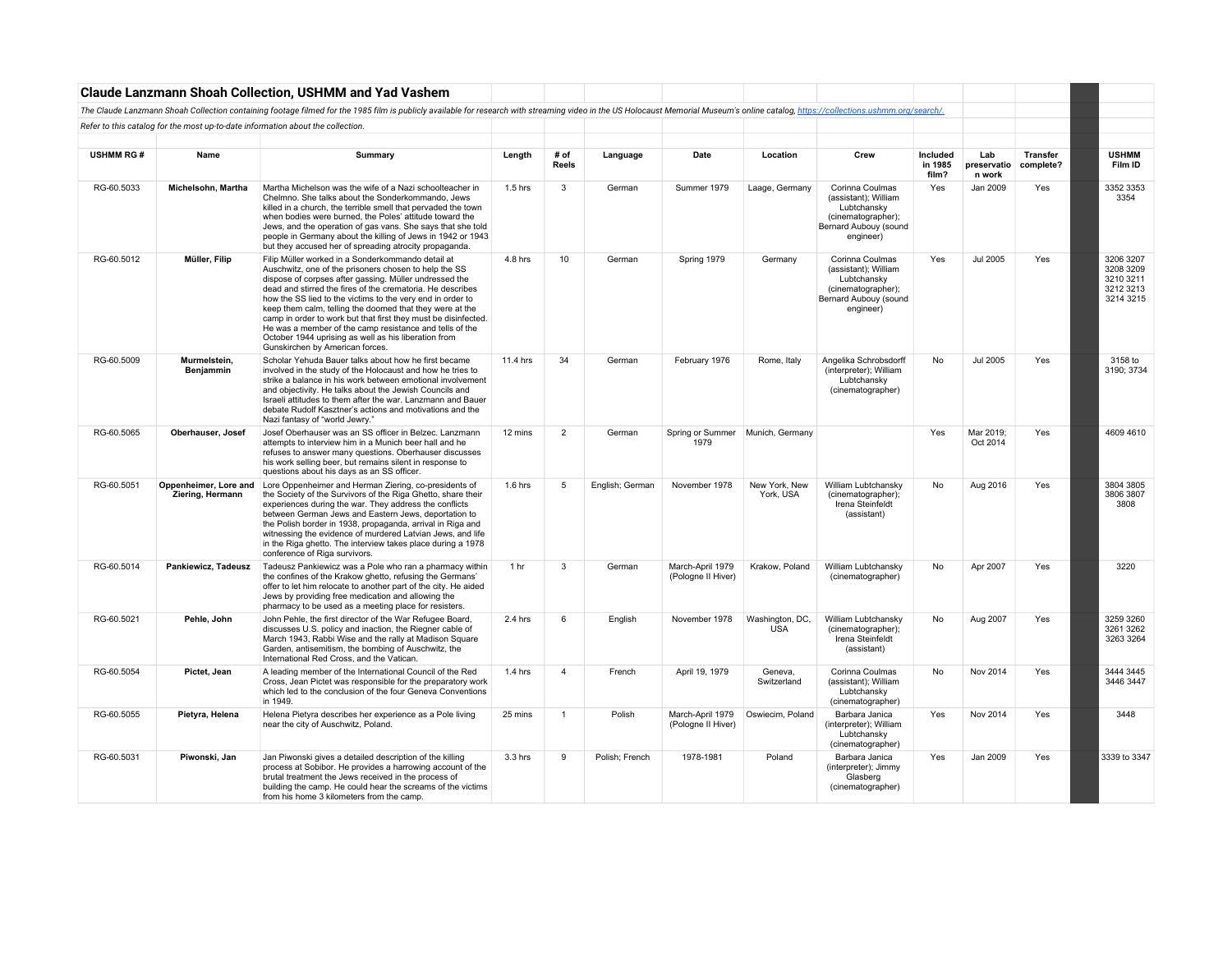|                  |                                                                                 | Claude Lanzmann Shoah Collection, USHMM and Yad Vashem                                                                                                                                                                                                                                                                                                                                                                                                                                                                                                                                                                                    |           |                |                                    |                                      |                              |                                                                                                                         |                              |                                      |                              |                                                          |
|------------------|---------------------------------------------------------------------------------|-------------------------------------------------------------------------------------------------------------------------------------------------------------------------------------------------------------------------------------------------------------------------------------------------------------------------------------------------------------------------------------------------------------------------------------------------------------------------------------------------------------------------------------------------------------------------------------------------------------------------------------------|-----------|----------------|------------------------------------|--------------------------------------|------------------------------|-------------------------------------------------------------------------------------------------------------------------|------------------------------|--------------------------------------|------------------------------|----------------------------------------------------------|
|                  |                                                                                 | The Claude Lanzmann Shoah Collection containing footage filmed for the 1985 film is publicly available for research with streaming video in the US Holocaust Memorial Museum's online catalog, https://collections.ushmm.org/s                                                                                                                                                                                                                                                                                                                                                                                                            |           |                |                                    |                                      |                              |                                                                                                                         |                              |                                      |                              |                                                          |
|                  | Refer to this catalog for the most up-to-date information about the collection. |                                                                                                                                                                                                                                                                                                                                                                                                                                                                                                                                                                                                                                           |           |                |                                    |                                      |                              |                                                                                                                         |                              |                                      |                              |                                                          |
|                  |                                                                                 |                                                                                                                                                                                                                                                                                                                                                                                                                                                                                                                                                                                                                                           |           |                |                                    |                                      |                              |                                                                                                                         |                              |                                      |                              |                                                          |
| <b>USHMM RG#</b> | Name                                                                            | Summary                                                                                                                                                                                                                                                                                                                                                                                                                                                                                                                                                                                                                                   | Length    | # of<br>Reels  | Language                           | Date                                 | Location                     | Crew                                                                                                                    | Included<br>in 1985<br>film? | Lab<br>preservatio<br>n work         | <b>Transfer</b><br>complete? | <b>USHMM</b><br>Film ID                                  |
| RG-60.5026       |                                                                                 | Podchlebnik, Mordechai   Mordechai Podchlebnik discovered the corpses of his wife<br>and children while working on a work detail unloading<br>bodies from a gas van in Chelmno. He escaped the camp<br>and attempted to warn the Jews of a nearby town but the<br>residents did not believe him. Podchelbnik says that his<br>whole family died in Chelmno and that it is not good to talk<br>about it but he feels obligated. He testified at the Eichmann<br>trial and other postwar trials.                                                                                                                                            | 2 hrs     | $\overline{4}$ | French; German;<br>Hebrew; Yiddish | May 1979                             | Israel                       | Fanny Apfelbaum<br>(interpreter); Corinna<br>Coulmas (assistant);<br>William Lubtchansky<br>(cinematographer)           | Yes                          | Nov 2008                             | Yes                          | 3294 3295<br>3296 3297                                   |
| RG-60.5029       | Prause, Hans                                                                    | Hans Prause was an engineer with the German Reichsbahn<br>stationed in Warsaw, Radom, Lvov, and Malkinia, Poland.<br>He talks about relations between the German and Polish<br>railroads, preparing trains for the invasion of the USSR,<br>hostile relations between Poles and Jews, and visiting the<br>Warsaw ghetto. He defends the fact that he signed orders<br>by saying that the trains would have gone regardless of<br>anyone's signature. He also defends Reichsbahn Chief<br>Ganzenmüller, another SHOAH interviewee, regarding<br>transports to Treblinka.                                                                   | 1.5 hrs   | 3              | German                             | 1978-1981                            | Germany                      |                                                                                                                         | No                           | Jan 2009                             | Yes                          | 3331 3332<br>3333                                        |
| RG-60.5061       | Reams, Robert                                                                   | Ambassador Robert Borden Reams was interviewed about<br>American diplomats during a fishing and golfing trip in<br>Panama City, Florida. He was the Secretary of the<br>Intergovernmental Committee during World War II and a<br>guest of the German government in 1942. He represented<br>the United States at the Bermuda Conference and was a<br>deputy of Breckinridge Long.                                                                                                                                                                                                                                                          | $1.7$ hrs | 5              | English                            | Winter 1978/1979                     | Panama City,<br>Florida, USA | William Lubtchansky<br>(cinematographer);<br>Dominique Chapuis<br>(cinematographer)                                     | No                           | Aug 2017;<br>Oct 2014                | Yes                          | 3875 3876<br>3877 3878<br>3879                           |
| RG-60.5019       | Rossel, Maurice                                                                 | As a representative of the Swiss Red Cross in 1944,<br>Maurice Rossel was asked to inspect the Theresienstadt<br>camp in Czechoslovakia. He admits that he gave<br>Theresienstadt a clean bill of health and would probably do<br>so again today. He was also given a tour of Auschwitz,<br>which he did not realize was a death camp. Lanzmann's<br>questioning points to the degree to which Rossel and others<br>were manipulated by the Nazis and to what extent they<br>were willing to be fooled because of their own politics and<br>prejudices. This interview is the basis of Lanzmann's 1999<br>film A Visitor from the Living. | $2.3$ hrs | 6              | French                             | April-May 1979                       | Switzerland                  | Dominique Chapuis<br>(cinematographer)                                                                                  | No                           | Aug 2007                             | Yes                          | 3248 3249<br>3250 3251<br>3252 3253                      |
| RG-60,5048       | Rotem. Simha and<br>Zuckerman, Itzhak                                           | Simha Rotem and Itzhak Zuckerman talk about their<br>involvement in the Jewish Combat Organization (ZOB) in<br>the Warsaw ghetto and the Warsaw ghetto uprising. Some<br>of the interview takes place at the Ghetto Fighters House in<br>Israel.                                                                                                                                                                                                                                                                                                                                                                                          | 3.7 hrs   | 11             | Hebrew: French                     | October 4-6, 1979 Israel: Jerusalem. | Israel                       | Francine Kaufmann<br>(interpreter); Corinna<br>Coulmas (assistant);<br>William Lubtchansky<br>(cinematographer)         | Yes                          | Incomplete:<br>Oct 2019;<br>Oct 2015 | No                           | 3745 3746<br>3747 3748<br>3749 3750<br>3751 3752<br>3766 |
| RG-60.5062       | Rubenstein, Richard                                                             | Richard Rubenstein, an American scholar, discusses<br>stateless people, bureaucracy, and the role of churches<br>during the Holocaust. He argues that at the Evian<br>Conference, Western democracies were not genuinely<br>concerned for Jewish refugees. Rubenstein also details the<br>fundamental differences between the Jewish and Christian<br>religions, and how those differences led to European<br>Christians viewing the Jews as dangerous to their beliefs.                                                                                                                                                                  | 1 hr      | 5              | English                            | Winter 1978/1979                     | Tallahassee,<br>Florida, USA | William Lubtchansky<br>(camera operator)                                                                                | No                           | Aug 2017;<br>Oct 2014                | Yes                          | 3871 3872<br>3873 3874<br>3586                           |
| RG-60.5034       | <b>Schalling, Franz</b>                                                         | In a hidden camera interview, Franz Schalling, a member of<br>the Ordnungspolizei, describes the process of execution by<br>gas vans at Chelmno.                                                                                                                                                                                                                                                                                                                                                                                                                                                                                          | 50 mins   | $\overline{2}$ | German                             | 1978-1981                            | Germany                      | Corinna Coulmas<br>(interpreter)                                                                                        | No                           | Jan 2009                             | Yes                          | 3355 3356                                                |
| RG-60.5071       | Schilanski, Dov                                                                 | Dov Schilanski was born in Siauliai, Lithuania. He moved to<br>Israel in 1948, where he later served as Speaker of the<br>Knesset from 1988 to 1992. This interview was conducted<br>in the Knesset.                                                                                                                                                                                                                                                                                                                                                                                                                                      | 45 mins   | 5              | Hebrew; French                     | September or<br>October 1979         | Jerusalem, Israel            |                                                                                                                         | No                           | Mar 2015                             | Yes                          | 3618 3619<br>3620 3621<br>3622                           |
| RG-60.5015       | Schneider, Gertrude                                                             | Gertrude Schneider was a Viennese Jew deported with her<br>family to the Riga ghetto. The interview, which also includes<br>Schneider's mother and sister, covers topics such as the<br>perception of Viennese Jews by Latvian Jews, sex and<br>pregnancy in the ghetto, and the March 26, 1942<br>deportation. At Lanzmann's urging, the women sing several<br>Yiddish songs they learned in the ghetto.                                                                                                                                                                                                                                 | $2.3$ hrs | 6              | English; German;<br>Yiddish        | November 1978                        | New York, New<br>York, USA   | William Lubtchansky<br>(cinematographer);<br>Dominique Chapuis<br>(cinematographer);<br>Irena Steinfeldt<br>(assistant) | Yes                          | May 2007                             | Yes                          | 3221 3222<br>3223 3224<br>3225 4717                      |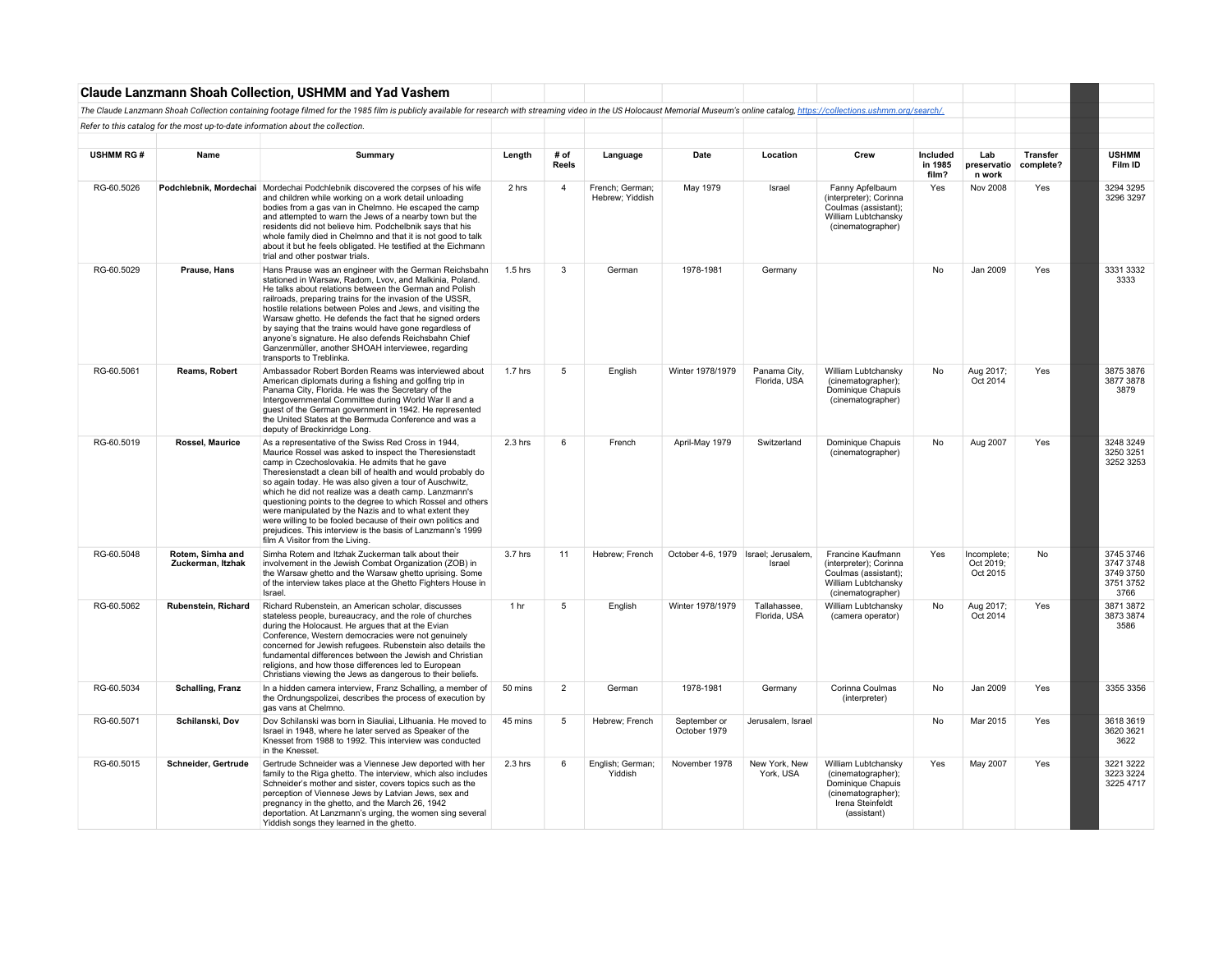|                  |                 | <b>Claude Lanzmann Shoah Collection, USHMM and Yad Vashem</b>                                                                                                                                                                                                                                                                                                                                                                                                                                                       |           |                |                                               |                                                      |                                 |                                                                                                                                                        |                              |                                    |                              |                                                                                                 |
|------------------|-----------------|---------------------------------------------------------------------------------------------------------------------------------------------------------------------------------------------------------------------------------------------------------------------------------------------------------------------------------------------------------------------------------------------------------------------------------------------------------------------------------------------------------------------|-----------|----------------|-----------------------------------------------|------------------------------------------------------|---------------------------------|--------------------------------------------------------------------------------------------------------------------------------------------------------|------------------------------|------------------------------------|------------------------------|-------------------------------------------------------------------------------------------------|
|                  |                 | The Claude Lanzmann Shoah Collection containing footage filmed for the 1985 film is publicly available for research with streaming video in the US Holocaust Memorial Museum's online catalog, https://collections.ushmm.org/s                                                                                                                                                                                                                                                                                      |           |                |                                               |                                                      |                                 |                                                                                                                                                        |                              |                                    |                              |                                                                                                 |
|                  |                 | Refer to this catalog for the most up-to-date information about the collection.                                                                                                                                                                                                                                                                                                                                                                                                                                     |           |                |                                               |                                                      |                                 |                                                                                                                                                        |                              |                                    |                              |                                                                                                 |
| <b>USHMM RG#</b> | Name            | Summary                                                                                                                                                                                                                                                                                                                                                                                                                                                                                                             | Length    | # of<br>Reels  | Language                                      | Date                                                 | Location                        | Crew                                                                                                                                                   | Included<br>in 1985<br>film? | Lab<br>preservatio<br>n work       | <b>Transfer</b><br>complete? | <b>USHMM</b><br>Film ID                                                                         |
| RG-60.5013       | Schubert, Heinz | Lanzmann used a false name and filmed this interview<br>clandestinely. Heinz Schubert was a member of<br>Einsatzgruppe D and was convicted and sentenced to<br>death (later commuted to ten years in prison) for his role in<br>the massacre of Jews in the Crimean town of Simferopol.<br>Schubert never admits to much criminal or moral guilt. The<br>interview ends when Schubert discovers that Lanzmann<br>has been filming it.                                                                               | 1.7 hrs   | $\overline{4}$ | German                                        | Summer 1979                                          | Ahrensburg,<br>Germany          | Corinna Coulmas<br>(interpreter, off-<br>camera); Bernard<br>Aubouy (sound<br>engineer); Dominique<br>Chapuis<br>(cinematographer)                     | Yes                          | May 2006                           | Yes                          | 3216 3217<br>3218 3219                                                                          |
| RG-60.5038       | Smolar, Hersh   | Hersh Smolar was the editor of a Yiddish daily newspaper.<br>After the war began, he became a leading member of the<br>resistance in the Minsk ghetto and the commissar of a<br>partisan group operating in the Belarusian forests. He<br>discusses conditions in the ghetto and resistance activities.                                                                                                                                                                                                             | $1.9$ hrs | $\overline{7}$ | Yiddish; French;<br>German                    | September or<br>October 1979                         | Tel Aviv, Israel                | Corinna Coulmas<br>(interpreter, off-<br>camera); Bernard<br>Aubouy (sound<br>engineer); William<br>Lubtchansky<br>(cinematographer)                   | No                           | Sep 2009                           | Yes                          | 3376 3377<br>3378 3379<br>3380 3381<br>3382                                                     |
| RG-60.5063       | Spiess, Alfred  | Alfred Spiess was a prosecutor at the Treblinka trial. He<br>talks about the reorganization of the camp and gas<br>chambers. Speiss discusses the challenges of conducting<br>the Treblinka investigation, since the camp was almost<br>razed to the ground. He describes the arrival process for<br>Jews in the camp, the gas chambers, and the cremation<br>process as well as the destruction of the camp by the<br>Germans.                                                                                     | 2.2 hrs   | 5              | German                                        | Spring or Summer<br>1979                             | Wuppertal,<br>Germany           |                                                                                                                                                        | Yes                          | Dec 2017:<br>Oct 2014              | Yes                          | 3895 3896<br>3897 3898<br>3899                                                                  |
| RG-60.5024       | Srebrnik, Simon | Simon Srebnik was thirteen years old when he was<br>deported to Chelmno from the Lodz ghetto. He worked on a<br>Sonderkommando burying those who had been murdered<br>by gas. Srebnik was seriously wounded by gunfire during<br>the liquidation of the camp, but managed to escape and find<br>refuge with a Polish farmer. Srebnik's story is a focal point<br>in SHOAH.                                                                                                                                          | 5.1 hrs   | 15             | German; Polish;<br>French; Hebrew;<br>English | September 1978<br>(Poland) and Fall<br>1979 (Israel) | Israel; Chelmno,<br>Poland      | Corinna Coulmas<br>(interpreter); Barbara<br>Janica (interpreter);<br>Jimmy Glasberg<br>(cinematographer);<br>William Lubtchansky<br>(cinematographer) | Yes                          | Aug 2007                           | Yes                          | 3278 3279<br>3280 3281<br>3282 3283<br>3284 3285<br>3286 3287<br>3288 3289<br>3290 3291<br>3292 |
| RG-60.5010       | Steiner, Andre  | Andre Steiner, an architect, discusses Jewish Councils and<br>resistance activities in Slovakia. He recounts his<br>interactions with Rabbi Weissmandel and Gisi Fleischmann<br>in their attempts to rescue Slovak Jews from deportation.                                                                                                                                                                                                                                                                           | 2.7 hrs   | 6              | English                                       | Winter 1978/1979                                     | Atlanta, Georgia,<br><b>USA</b> | William Lubtchansky<br>(cinematographer)                                                                                                               | No                           | Nov 2012;<br>Aug 1998              | Yes                          | 3414 3415<br>3416 3417<br>3418 3419                                                             |
| RG-60.5064       | Stier, Walter   | As a Reichsbahn official, Walter Stier scheduled the<br>journeys of special trains to different death camps. He<br>claims he knew nothing of their destinations in this hidden<br>camera interview. He says he never saw the trains that he<br>scheduled. Stier was a witness in many of the postwar trials<br>for high-ranking Nazis, and he voices his disapproval of the<br>statute of limitations on further convictions of Nazis.                                                                              | 1.7 hrs   | $\overline{7}$ | German                                        | Spring or Summer<br>1979                             | Frankfurt,<br>Germany           | Dominique Chapuis<br>(cinematographer)                                                                                                                 | No                           | Nov 2017;<br>Aug 2016;<br>Oct 2014 | Yes                          | 3800 3801<br>3802 3803<br>3868 3310<br>3312                                                     |
| RG-60.5046       | Suchomel, Franz | Lanzmann filmed Franz Suchomel, who was with the SS at<br>Treblinka, in secret in March 1976. This was the first<br>interview Lanzmann filmed with the newly developed hidden<br>camera known as the Paluche. Lanzmann also used an<br>alias and paid Suchomel 500 German marks. Suchomel<br>provides further details about the treatment of Jews at the<br>camp as well as a more ambivalent memory of his<br>experiences than is apparent in the released film.                                                   | 4.6 hrs   | 12             | German                                        | March 1976                                           | Austria                         | William Lubtchansky<br>(cinematographer);<br>Jean-Yves Escoffier<br>(camera assistant)                                                                 | Yes                          | Feb 2015                           | Yes                          | 3753 to 3764                                                                                    |
| RG-60.5040       | Tamir, Shmuel   | Shmuel Tamir represented the defendant Malchiel<br>Grünwald in the Kasztner libel trial in Israel. He speaks<br>passionately about the virtues of Rabbi Weissmandel and<br>the perfidy of Rudolf Kasztner.                                                                                                                                                                                                                                                                                                          | $1.6$ hrs | $\overline{4}$ | English                                       | September or<br>October 1979                         | Israel                          | Corinna Coulmas<br>(interpreter, off-<br>camera); Bernard<br>Aubouy (sound<br>engineer); William<br>Lubtchansky<br>(cinematographer)                   | No                           | Apr 2010                           | Yes                          | 3396 3397<br>3398 3399                                                                          |
| RG-60.5016       | Vrba, Rudolf    | Rudolf Vrba was a Slovakian Jew who escaped from<br>Auschwitz in April 1944 in hopes of warning the world about<br>the imminent destruction of the Hungarian Jews and inciting<br>the Jews to revolt. He describes working on the arrival ramp<br>for ten months and witnessing as Jews from various<br>countries went to the gas chambers. He and Lanzmann<br>debate the culpability of the Jewish Council members and<br>other Jewish leaders, who Vrba describes as traitors who<br>collaborated with the Nazis. | 4 hrs     | 10             | English                                       | November 1978                                        | New York, New<br>York, USA      | William Lubtchansky<br>(cinematographer);<br>Dominique Chapuis<br>(cinematographer);<br>Irena Steinfeldt<br>(assistant)                                | Yes                          | <b>Jul 2007</b>                    | Yes                          | 3226 3227<br>3228 3229<br>3230 3231<br>3232 3233<br>3234 3235                                   |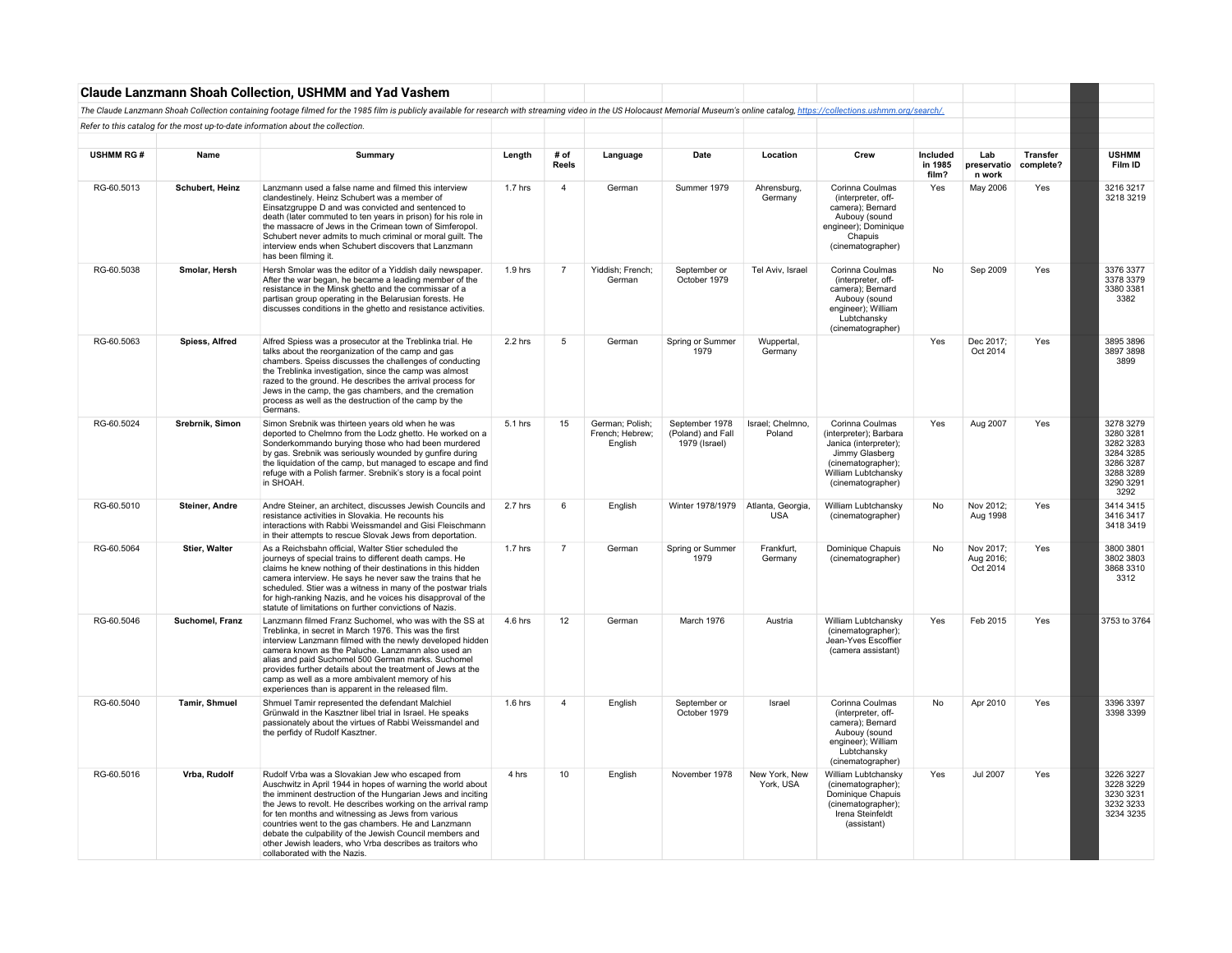|                  |                                               | <b>Claude Lanzmann Shoah Collection, USHMM and Yad Vashem</b>                                                                                                                                                                                                                                                                                                                                                                                                               |           |                |                                    |                                        |                                                                                   |                                                                                                                                                                         |                              |                                                              |                       |                                                                       |
|------------------|-----------------------------------------------|-----------------------------------------------------------------------------------------------------------------------------------------------------------------------------------------------------------------------------------------------------------------------------------------------------------------------------------------------------------------------------------------------------------------------------------------------------------------------------|-----------|----------------|------------------------------------|----------------------------------------|-----------------------------------------------------------------------------------|-------------------------------------------------------------------------------------------------------------------------------------------------------------------------|------------------------------|--------------------------------------------------------------|-----------------------|-----------------------------------------------------------------------|
|                  |                                               | The Claude Lanzmann Shoah Collection containing footage filmed for the 1985 film is publicly available for research with streaming video in the US Holocaust Memorial Museum's online catalog, https://collections.ushmm.org/s                                                                                                                                                                                                                                              |           |                |                                    |                                        |                                                                                   |                                                                                                                                                                         |                              |                                                              |                       |                                                                       |
|                  |                                               | Refer to this catalog for the most up-to-date information about the collection.                                                                                                                                                                                                                                                                                                                                                                                             |           |                |                                    |                                        |                                                                                   |                                                                                                                                                                         |                              |                                                              |                       |                                                                       |
|                  |                                               |                                                                                                                                                                                                                                                                                                                                                                                                                                                                             |           |                |                                    |                                        |                                                                                   |                                                                                                                                                                         |                              |                                                              |                       |                                                                       |
| <b>USHMM RG#</b> | Name                                          | Summary                                                                                                                                                                                                                                                                                                                                                                                                                                                                     | Length    | # of<br>Reels  | Language                           | Date                                   | Location                                                                          | Crew                                                                                                                                                                    | Included<br>in 1985<br>film? | Lab<br>preservatio<br>n work                                 | Transfer<br>complete? | <b>USHMM</b><br>Film ID                                               |
| RG-60.5078       | Wiener                                        | Dr. Wiener leads Lanzmann around the Jewish quarter of<br>Krakow, Poland and describes various buildings, sites, and<br>his personal connection to the Holocaust. Wiener points out<br>the street where many Orthodox Jews lived before the war,<br>the old synagogue, and the old wall to the Jewish quarter.<br>Wiener and Lanzmann talk with Israël Hertzl, a Polish Jew<br>who was a driver and German interpreter in the Soviet Army<br>during the war.                | 1 hr      | -3             | Polish; German                     | March-April 1979<br>(Pologne II Hiver) | Krakow, Poland                                                                    | William Lubtchansky<br>(cinematographer)                                                                                                                                | No                           | Nov 2017;<br>Aug 2017;<br>Mar 2015                           | Yes                   | 3890 3880<br>3881                                                     |
| RG-60.5050       | Zaidel, Motke and<br>Dugin, Itzak             | Motke Zaidel and Itzak Dugin are survivors of Vilna,<br>Lithuania. They tell the story of their extraordinary escape<br>from the Ponari camp, digging a tunnel for months, and how<br>the dogs that caught them backed away whimpering<br>because the men smelled of death. The interview took<br>place over two days in the forest of Ben Shemen (an Israeli<br>forest resembling Ponari) and in Mr. Zaidel's apartment in<br>Peta'h Tikva.                                | 3.8 hrs   | 11             | Hebrew; French                     | September 18-19,<br>1979               | Israel                                                                            | Francine Kaufmann<br>(interpreter); Corinna<br>Coulmas (interpreter,<br>off-camera); Bernard<br>Aubouy (sound<br>engineer); William<br>Lubtchansky<br>(cinematographer) | Yes                          | Aug 2016                                                     | Yes                   | 3782 3783<br>3784 3785<br>3786 3787<br>3788 3789<br>3790 3791<br>3792 |
| RG-60.5072       | Ziegelbaum, Faivel                            | The story of Szmuel (Artur) Ziegelbaum through his brother,<br>Faivel. Faivel reads his brother's letters and occasionally<br>offers his own reflections. Szmuel wrote letters describing<br>his feelings of powerlessness and quilt about family<br>members and thousands of others living in Europe. Faivel<br>reads his brother's suicide letter, which accuses the Allied<br>countries of not doing enough to help the Jews. This<br>interview takes place in Tel Aviv. | $1.2$ hrs | $\overline{2}$ | English                            | September or<br>October 1979           | Tel Aviv, Israel                                                                  | Corinna Coulmas<br>(interpreter, off-<br>camera); Bernard<br>Aubouy (sound<br>engineer); William<br>Lubtchansky<br>(cinematographer)                                    | No                           | Nov 2017;<br>Aug 2017;<br>Mar 2015                           | Yes                   | 3882 3883                                                             |
| RG-60.5080       | <b>Assembled Shots</b><br>(Poland and Israel) | Assembled color reels containing location filming in Poland<br>and Israel for SHOAH. The original color negatives were<br>received in cans labeled "Tu Ne Commetras Pas Le Crime"<br>1991. The prints were in cans marked "Retirages de Shoah"<br>which roughly translates to "Miscellaneous Reprints of<br>Shoah".                                                                                                                                                         | 2 hrs     | $\overline{7}$ | Silent                             | Spring 1979                            | Israel; Lodz,<br>Poland; Krakow,<br>Poland; Chelmno,<br>Poland; Warsaw,<br>Poland | William Lubtchansky<br>(cinematographer)                                                                                                                                | No                           | Incomplete;<br>Aug 2019;<br>Mar 2019;<br>Aug 2004            | No                    | 3196 4604<br>4611                                                     |
| RG-60.5070       | AJC offices                                   | Claude Lanzmann interviews an American Jewish<br>Committee (AJC) employee at the New York City office.<br>The employee guides Lanzmann on a tour of the building<br>housing the AJC, which is comprised of several<br>departments.                                                                                                                                                                                                                                          | 37 mins   | $\overline{2}$ | English                            | December 1978                          | New York, New<br>York, USA                                                        |                                                                                                                                                                         | No                           | Jan 2018;<br>Mar 2015                                        | Yes                   | 4600 4601                                                             |
| RG-60.5057       | Auschwitz                                     | Location filming of Auschwitz and Birkenau in winter. Shots<br>of the remains of various buildings on the grounds,<br>including the barracks, the railway to the main entrance, the<br>guard-tower, and the remains of the crematorium.                                                                                                                                                                                                                                     | $1.5$ hrs | 9              | Silent                             | March-April 1979<br>(Pologne II Hiver) | Oswiecim, Poland                                                                  | William Lubtchansky<br>(cinematographer)                                                                                                                                | No                           | Mar 2020;<br>Oct 2019;<br>Sep 2018;<br>Nov 2014              | Yes                   | 3451; 3612;<br>4698 to 4704                                           |
| RG-60.5088       | <b>Belzec</b>                                 | Location filming in Belzec, Poland.                                                                                                                                                                                                                                                                                                                                                                                                                                         | 22 mins   | $\overline{2}$ | Silent                             |                                        | Belzec, Poland                                                                    |                                                                                                                                                                         | No                           | Oct 2019;<br>Aug 2019;<br>Jun 2016                           | Yes                   | 4707 4708                                                             |
| RG-60.5058       | Camionnette                                   | Minibus with equipment for hidden camera interviews,<br>staged in the suburbs of Paris at Saint Cloud, near the LTC<br>Studio where the final film's editing was done, in May 1983.<br>This could have been staged in France rather late in the<br>film's production to illustrate a sequence about the hidden<br>camera interviews for the final film.                                                                                                                     | 24 mins   | $\overline{2}$ | Silent                             | May 19, 1983                           | Saint Cloud.<br>France                                                            |                                                                                                                                                                         | No                           | Mar 2019:<br>Feb 2018;<br>Nov 2014                           | Yes                   | 3452 3665                                                             |
| RG-60.5066       | Chelmno                                       | Lanzmann interviews local Polish people in and around<br>Chelmno, Poland and reads a letter from Mr. May regarding<br>operations at Chelmno. Reels also include the landscape of<br>the camp and church services.                                                                                                                                                                                                                                                           | 4 hrs     | 15             | French; Polish;<br>Silent          | March-April 1979<br>(Pologne II Hiver) | Chelmno, Poland                                                                   |                                                                                                                                                                         | Yes                          | Mar 2020;<br>Oct 2019;<br>Mar 2019;<br>Dec 2017;<br>Dec 2016 | Yes                   | 3767: 4602:<br>4629 to 4640                                           |
| RG-60.5043       | Corfu                                         | Lanzmann filmed the few surviving Jews of Corfu, Greece.<br>Many are craftsmen who experienced deportation to<br>Auschwitz and Birkenau. Some interviews take place in the<br>synagogue. Additional reels of location filming show local<br>merchants and shops.                                                                                                                                                                                                            | 5 hrs     | 13             | French: Hebrew:<br>Italian: Silent | September 1978                         | Corfu, Greece                                                                     | Jimmy Glasberg<br>(cinematographer);<br>Bernard Aubouy (sound<br>engineer)                                                                                              | Yes                          | Sep 2019:<br>Aug 2019;<br>Jun 2016;<br>Sep 2009              | Yes                   | 3406 to 3413<br>4693 to 4697                                          |
| RG-60.5083       | Cracow                                        | Scenes of Kraków, Poland, including Nisko, Piotrkow<br>Trybunalski, Wieliczka, and Mielec.                                                                                                                                                                                                                                                                                                                                                                                  | 20 mins   | $\overline{a}$ | Silent                             |                                        | Kraków, Poland                                                                    | Corinna Coulmas<br>(assistant)                                                                                                                                          | No                           | Nov 2017;<br>Jun 2016                                        | Yes                   | 3891 3892<br>3893 3894                                                |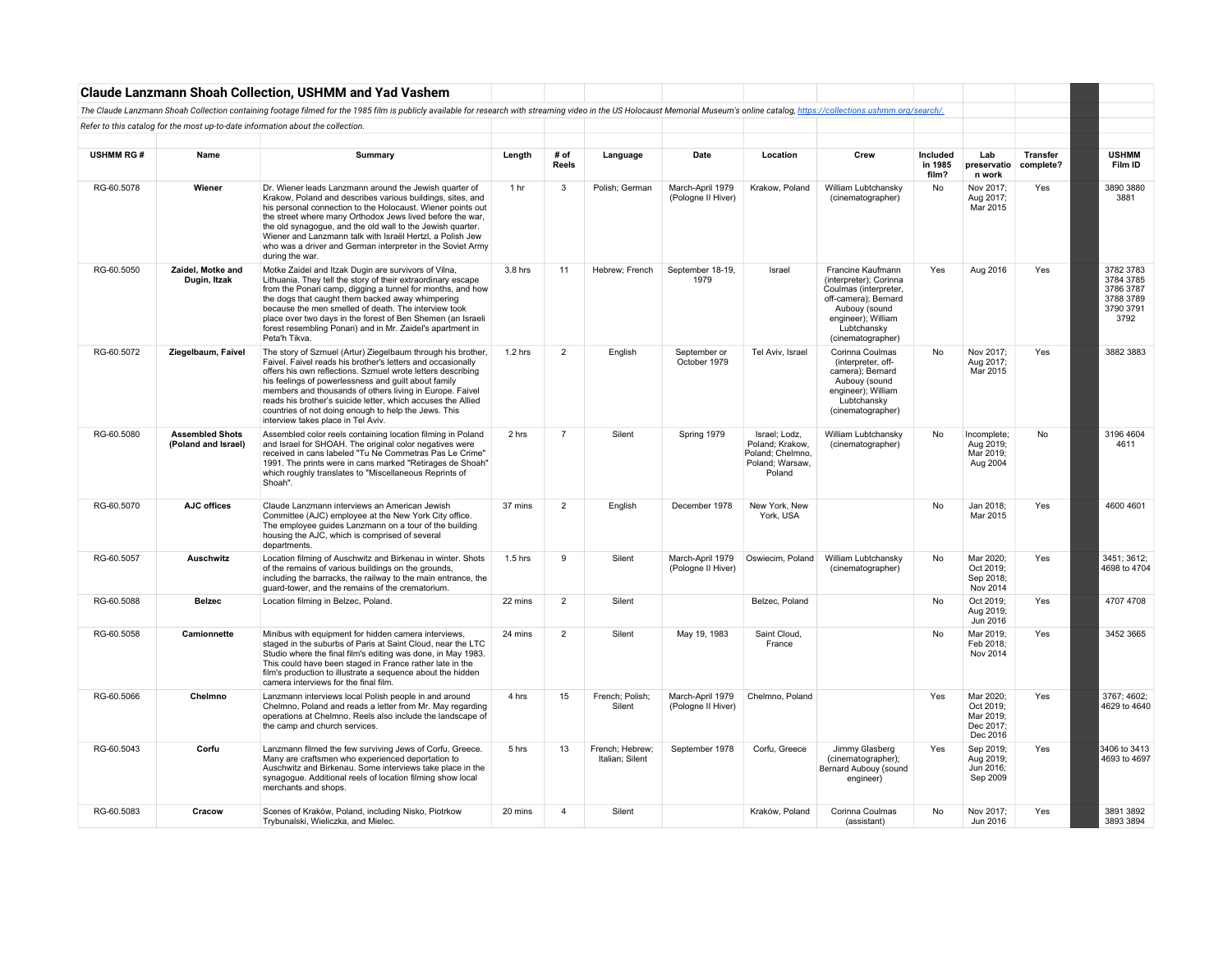|                  |                                     | <b>Claude Lanzmann Shoah Collection, USHMM and Yad Vashem</b>                                                                                                                                                                                                                                                                                                                                                                                      |                 |                      |                |                                     |                                                                                                                                        |                                                                                                                      |                              |                                                              |                              |                                                               |
|------------------|-------------------------------------|----------------------------------------------------------------------------------------------------------------------------------------------------------------------------------------------------------------------------------------------------------------------------------------------------------------------------------------------------------------------------------------------------------------------------------------------------|-----------------|----------------------|----------------|-------------------------------------|----------------------------------------------------------------------------------------------------------------------------------------|----------------------------------------------------------------------------------------------------------------------|------------------------------|--------------------------------------------------------------|------------------------------|---------------------------------------------------------------|
|                  |                                     | The Claude Lanzmann Shoah Collection containing footage filmed for the 1985 film is publicly available for research with streaming video in the US Holocaust Memorial Museum's online catalog, https://collections.ushmm.org/s                                                                                                                                                                                                                     |                 |                      |                |                                     |                                                                                                                                        |                                                                                                                      |                              |                                                              |                              |                                                               |
|                  |                                     | Refer to this catalog for the most up-to-date information about the collection.                                                                                                                                                                                                                                                                                                                                                                    |                 |                      |                |                                     |                                                                                                                                        |                                                                                                                      |                              |                                                              |                              |                                                               |
|                  |                                     |                                                                                                                                                                                                                                                                                                                                                                                                                                                    |                 |                      |                |                                     |                                                                                                                                        |                                                                                                                      |                              |                                                              |                              |                                                               |
| <b>USHMM RG#</b> | Name                                | Summary                                                                                                                                                                                                                                                                                                                                                                                                                                            | Length          | # of<br><b>Reels</b> | Language       | Date                                | Location                                                                                                                               | Crew                                                                                                                 | Included<br>in 1985<br>film? | Lab<br>preservatio<br>n work                                 | <b>Transfer</b><br>complete? | <b>USHMM</b><br>Film ID                                       |
| RG-60.5085       | Germany and<br><b>Switzerland</b>   | Location filming of scenes in Germany and Switzerland.                                                                                                                                                                                                                                                                                                                                                                                             | 3 hrs           | 13                   | Silent         | Spring or Summer<br>1979            | Essen, Germany;<br>Wannsee.<br>Germany; Berlin,<br>Germany;<br>Munich,<br>Germany;<br>Geneva,<br>Switzerland;<br>Basel,<br>Switzerland | Corinna Coulmas<br>(assistant)                                                                                       | Yes                          | Mar 2019;<br>Feb 2018                                        | Yes                          | 4612 to 4624                                                  |
| RG-60.5039       | Grabow (Maisons)                    | Interviews with Polish people who live in the village of<br>Grabow. During the war, the synagogue of Grabow was<br>transformed into a furniture warehouse and Jews were<br>deported to Chelmno, less than 20 km away. Lanzmann<br>reads a letter from January 19, 1942 about the killing of<br>Jews at Chelmno that the Grabow rabbi, Jacob Schulmann,<br>wrote to friends in Lodz. The outtakes also include shots of<br>the town and daily life. | $2.2$ hrs       | 10                   | Polish: French | August 1978 and<br>Winter 1978/1979 | Grabow, Poland                                                                                                                         | Barbara Janica<br>(interpreter)                                                                                      | Yes                          | Jan 2009                                                     | Yes                          | 3386 3387<br>3388 3389<br>3390 3391<br>3392 3393<br>3394 3395 |
| RG-60.5069       | Israel                              | Location filming of life at the seashore in Tel Aviv, Israel.<br>Men fish at the water's edge, and families gather to enjoy<br>the ocean views. Additional reels show the desert<br>landscape, cemeteries, and the city of Jerusalem.                                                                                                                                                                                                              | 6 hrs           | 15                   | Silent         | September or<br>October 1979        | Tel Aviv, Israel;<br>Israel                                                                                                            |                                                                                                                      | <b>No</b>                    | Incomplete;<br>Oct 2019;<br>Feb 2015                         | <b>No</b>                    | 3611                                                          |
| RG-60.5076       | <b>Lettre Just</b>                  | Lanzmann reads two versions of the June 5, 1942 letter<br>(Lettre Just) from Willy Just to Walter Rauff concerning gas<br>vans in Chelmno.                                                                                                                                                                                                                                                                                                         | 42 mins         | 3                    | German         | May 1983                            | Germany                                                                                                                                |                                                                                                                      | <b>No</b>                    | Jan 2018;<br>Mar 2015                                        | Yes                          | 3637 3638<br>4603                                             |
| RG-60.5090       | Lodz                                | Location filming in Lodz, Poland of the ghetto, train station,<br>and landscape.                                                                                                                                                                                                                                                                                                                                                                   | 1 <sub>hr</sub> | 3                    | Silent         |                                     | Lodz. Poland                                                                                                                           |                                                                                                                      | <b>No</b>                    | Nov 2019:<br>Sep 2019;<br>Jun 2016                           | Yes                          | 4643 4644<br>4645                                             |
| RG-60.5087       | <b>Lublin and Majdanek</b>          | Location filming of scenes in Lublin, Poland and Majdanek<br>camp for SHOAH.                                                                                                                                                                                                                                                                                                                                                                       | 45 mins         | $\overline{2}$       | Silent         |                                     | Lublin, Poland;<br>Majdanek, Poland                                                                                                    |                                                                                                                      | No                           | Mar 2019;<br>Jun 2016                                        | Yes                          | 4641 4642                                                     |
| RG-60.5074       | <b>Mengele Factory</b>              | Lanzmann talks to German workers and peasants in the<br>present-day Mengele family factory in Günzburg, Germany.<br>The workers are unresponsive, saying things like,<br>"Auschwitz was part good and part bad" or "it's all in the<br>past." Most of them only admit to a vague idea of who Josef<br>Mengele was.                                                                                                                                 | 1 hr            | $\overline{4}$       | German         | July 5, 1979                        | Günzburg,<br>Germany                                                                                                                   |                                                                                                                      | No                           | Incomplete;<br>Dec 2017;<br>Mar 2015                         | No                           | 3887 3631<br>3632 3633                                        |
| RG-60.5056       | <b>New York</b>                     | Location filming in New York City including shots of various<br>buildings and bridges in both Manhattan and Brooklyn: the<br>Empire State Building, the World Trade Center, the<br>Brooklyn Bridge, and the Statue of Liberty.                                                                                                                                                                                                                     | $1.5$ hrs       | 5                    | Silent         | November 1978                       | New York, New<br>York, USA                                                                                                             |                                                                                                                      | Yes                          | Dec 2019;<br>Aug 2019;<br>Nov 2014                           | Yes                          | 3449 3450<br>4718 4719<br>4720                                |
| RG-60.5079       | Sobibor and Wlodowa                 | Interviews with local Polish people around Sobibor, Poland,<br>including long sequences of a Catholic mass in Wlodowa.<br>Lanzmann asks about the Jews in Wlodawa before the war<br>and inquires how non-Jewish residents got along with the<br>Jews. Also includes shots of the Sobibor camp and<br>environs.                                                                                                                                     | 4 hrs           | 19                   | Polish; French | September 1978                      | Wlodowa,<br>Poland; Sobibor,<br>Poland; Poland                                                                                         | Barbara Janica<br>(interpreter); Jimmy<br>Glasberg<br>(cinematographer);<br>William Lubtchansky<br>(cinematographer) | Yes                          | Jul 2019;<br>Jun 2016:<br>Mar 2015                           | Yes                          | 4674 to 4692                                                  |
| RG-60.5041       | of the Riga Ghetto (New<br>York)    | Society of the Survivors   Lanzmann films at a New York conference for survivors of<br>the Riga ghetto. He interviews several former Jewish<br>policemen from Riga, Latvia who describe the division of<br>the ghetto into sections for Latvian Jews and German Jews,<br>dealing with the Nazi discovery of a secret weapons cache,<br>and responsibilities as Jewish police. He also interviews<br>veteran frontline soldier, Friedrich Baer.     | 1 hr            | 5                    | German         | November 1978                       | New York, New<br>York, USA                                                                                                             | William Lubtchansky<br>(cinematographer);<br>Irena Steinfeldt<br>(assistant)                                         | No                           | Nov 2019;<br>Mar 2019;<br>Feb 2018;<br>Aug 2016;<br>Mar 2010 | Yes                          | 3400 3401<br>4646 4705<br>4706                                |
| RG-60.5081       | <b>Theresienstadt and</b><br>Prague | Location filming in and around Terezin and Prague in<br>Czechoslovakia.                                                                                                                                                                                                                                                                                                                                                                            | 40 mins         | $\overline{2}$       | Silent         | Spring 1979                         | Terezin.<br>Czechoslovakia;<br>Prague,<br>Czechoslovakia                                                                               | William Lubtchansky<br>(camera operator)                                                                             | No                           | Mar 2019:<br>Feb 2018;<br>Oct 2015                           | Yes                          | 3765 4625                                                     |